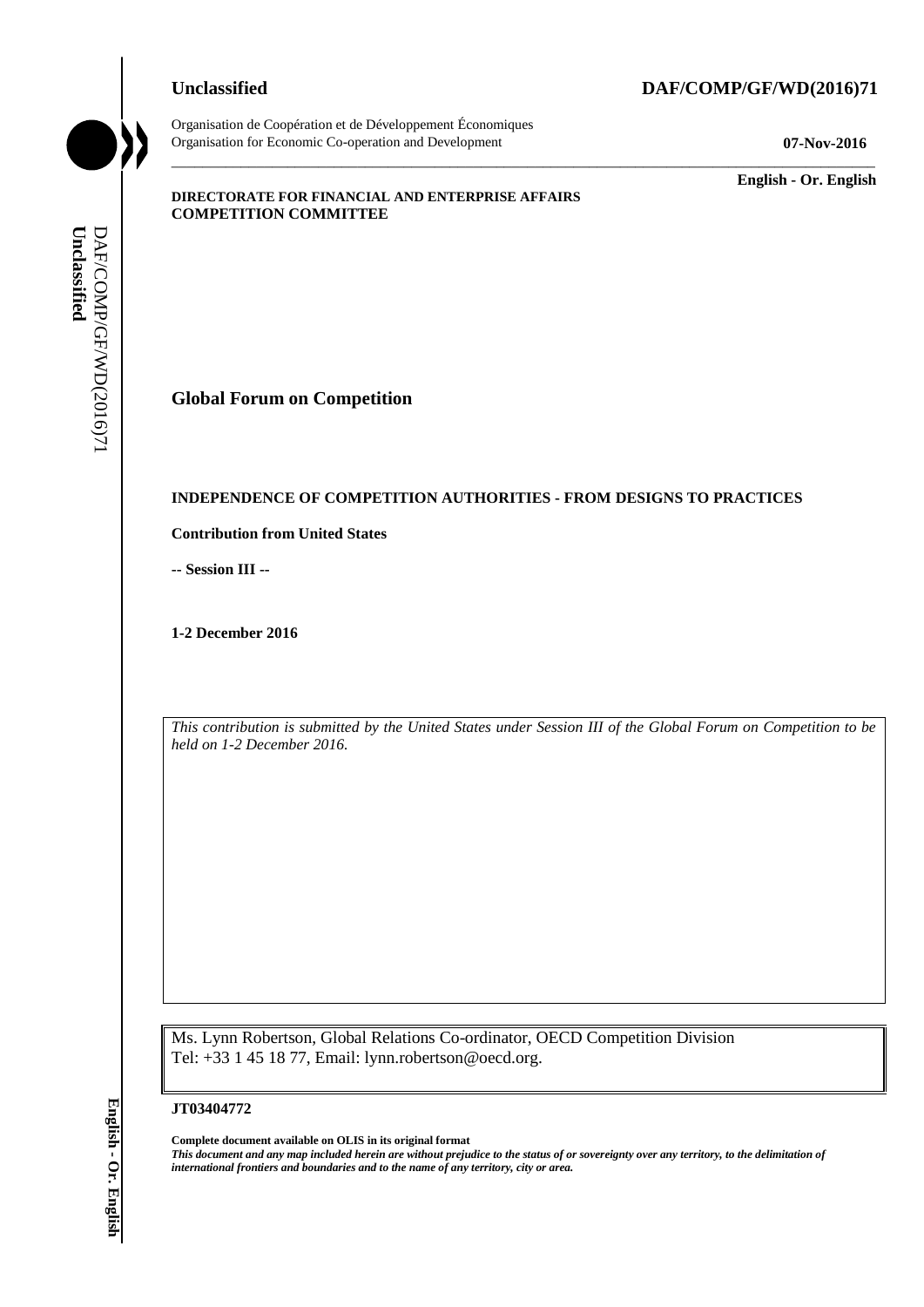# **INDEPENDENCE OF COMPETITION AUTHORITIES – FROM DESIGNS TO PRACTICES**

#### **-- United States --**

1. In the United States, two agencies have responsibility for enforcing the federal antitrust laws: the Department of Justice's Antitrust Division ("Division") and the Federal Trade Commission ("FTC") (collectively "the agencies"). The particular statutes they enforce differ somewhat,<sup>1</sup> as does their institutional design.

2. It is generally understood in the international antitrust community that antitrust agencies (like other law enforcement agencies) should be "independent," in the sense that their actions should be based on the facts and the law, and not on political considerations.<sup>2</sup> But there is less commonality of views as to how that should be accomplished as an institutional matter. So, while many antitrust agencies are functionally independent in some way, many are also clearly part of or directly responsible to the executive branch of government. Indeed, the multiplicity of organizational formats for antitrust agencies within the United States and in some other countries suggests that there are no established conventions on how they should be connected formally to the rest of the government.<sup>3</sup>

3. The rest of this paper discusses in turn institutional design and practice features of the Division and FTC.

#### **1. The U.S. Department of Justice's Antitrust Division**

4. The Division is a component of the Department of Justice, an executive branch agency, with responsibility for enforcement of the federal antitrust laws. The Division is led by an Assistant Attorney General ("AAG") who is nominated by the President and confirmed by the Senate, and serves at the will of the President. There is no set term for AAGs, but most serve for 2-4 years, and a change of administration (whether a change in party or not) almost always leads to new leadership in the Division.

5. The Division's budget is part of the federal government's operating budget; it is proposed by the President and authorized and appropriated – usually with modifications – by Congress. The Division has a

<sup>|&</sup>lt;br>|<br>| For example, the Division has sole responsibility for cartel enforcement, which is prosecuted criminally, and the FTC, unlike the Division, has authority under the FTC Act to take enforcement action against "unfair methods of competition" and to conduct studies that do not have a specific law enforcement purpose.

<sup>2</sup> *See* Global Forum on Competition, OECD, *Independence of Competition Authorities – From Designs to Practices: Call for Country Contributions*, at 2, DAF/COMP/GF(2016)3 (July 5, 2016), *available at* [http://www.oecd.org/officialdocuments/publicdisplaydocumentpdf/?cote=daf/comp/gf\(2016\)3&doclangua](http://www.oecd.org/officialdocuments/publicdisplaydocumentpdf/?cote=daf/comp/gf(2016)3&doclanguage=en) [ge=en](http://www.oecd.org/officialdocuments/publicdisplaydocumentpdf/?cote=daf/comp/gf(2016)3&doclanguage=en) ("The ability of national competition authorities (NCAs) to take decisions based on legal and economic arguments rather than under political influence is a fundamental means to ensure that competition rules are applied in a sound, stable, coherent and foreseeable manner.").

<sup>3</sup> *See* William E. Kovacic, *Getting Started: Creating New Competition Policy Institutions in Transition Economies*, 23 BROOKLYN J. INT'L L. 403, 424 (1997).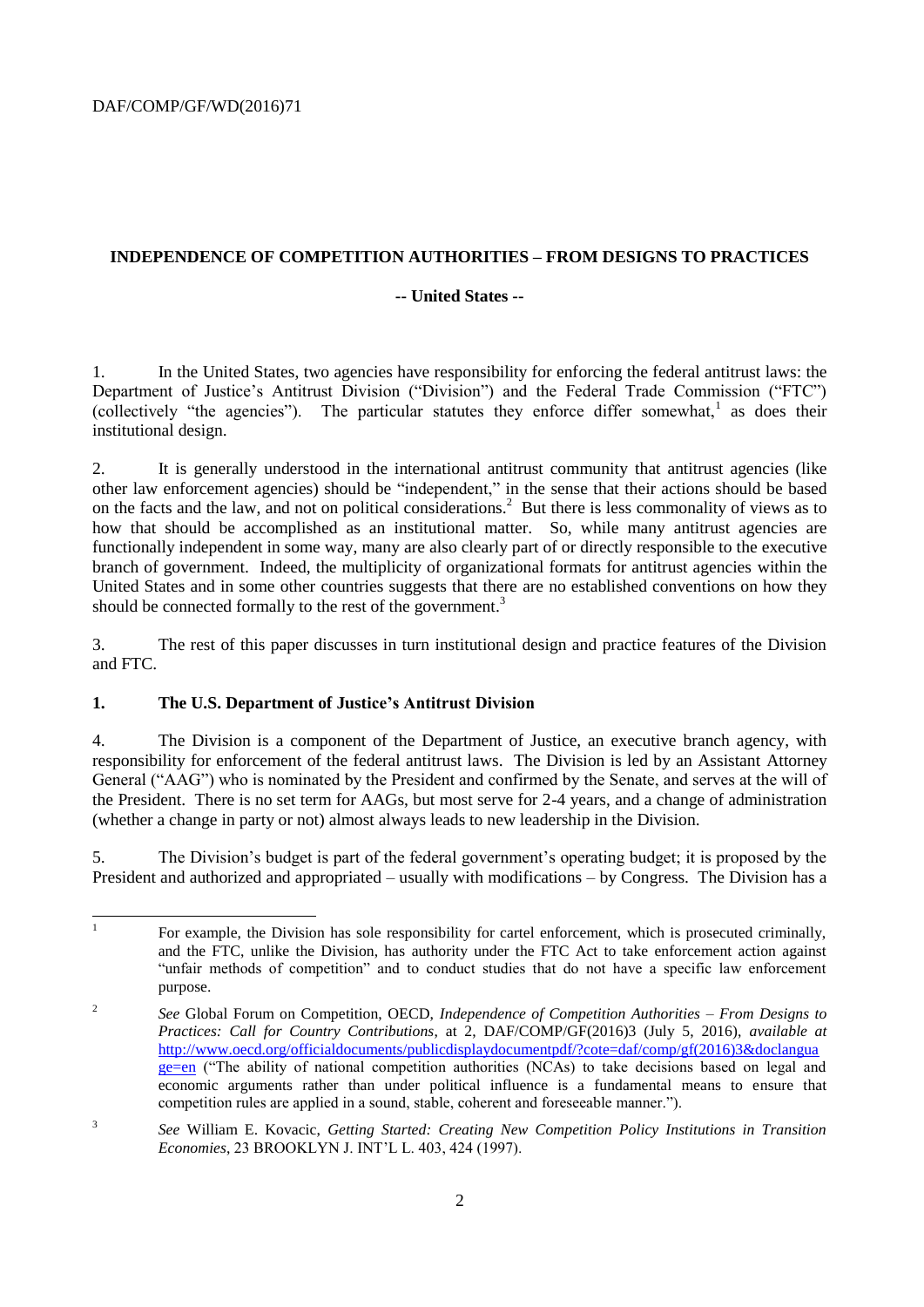separate line item in the overall Department of Justice budget. The Division's budget is partially offset by pre-merger notification filing fees.

6. As part of the executive branch of the federal government, the Division is subject to direction from the President, who is head of the executive branch. That said, the Division has long benefitted from substantial independence in its law enforcement mission.<sup>4</sup> Intervention from outside the Division is virtually nonexistent.<sup>5</sup>

7. More generally, the Division interacts with other executive branch components in an advisory capacity with respect to competition issues, and participates regularly in White House and interagency task forces on a number of regulatory issues. In some cases, executive branch agencies must obtain the Attorney General's antitrust advice, for example before sale of certain government property to a private interest.<sup>6</sup>

8. One of the Division's major competition advocacy efforts involves informally advising and more formally submitting comments and otherwise participating in the proceedings of Federal regulatory agencies, in order to focus attention on important competitive issues and to suggest adoption of the least anticompetitive and best designed forms of regulation where continued regulation is deemed necessary. When filing public comments with independent regulatory agencies, the Division coordinates, in advance, the content and timing of the comments with the relevant White House policy council. This policy is designed to ensure that Executive Branch departments do not take contradictory positions in their filings. This policy does not apply to situations where only the Department of Justice is mandated to make filings, such as competitive factor reports with bank regulatory agencies in merger matters.

9. The Division is often asked to testify before Congress or to prepare a written report stating the Administration's views on pending or proposed legislation. The AAG regularly appears in oversight hearings before the Senate and House committees responsible for antitrust. Testimony and written comments are subject to interagency review and final clearance by the Office of Management and Budget ("OMB"). Before transmittal to Congress, legislative proposals or comments from Executive Branch

<sup>5</sup> The only case in recent memory involved the closing of the Division's investigation of a complaint from Laker Airlines concerning air travel between the United States and the United Kingdom. The intervention was so unusual that the Division issued a press release to explain it on November 19, 1984:

The Department of Justice today announced that it is closing an antitrust grand jury investigation into passenger air travel between the United States and the United Kingdom. The Department announced that it was the President's decision based on foreign policy reasons that this should be done.

 $\frac{1}{4}$ "As a matter of custom developed over a period of decades, the Antitrust Division has developed a substantial degree of insulation from the president. Reported episodes of direct political interference to shape the disposition of cases are rare, and there are important instances in which the Antitrust Division has proceeded with major cases despite the vehement opposition of other executive branch ministries." William E. Kovacic, *Competition Agencies, Independence, and the Political Process*, *in* COMPETITION POLICY AND THE ECONOMIC APPROACH: FOUNDATIONS AND LIMITATIONS 291, 299 (JOSEF DREXL, WOLFGANG KERBER, RUPPRECHT PODSZUN EDS., 2011) (footnote omitted)*.*

A concern over possible political influence in the settling of the *ITT/Hartford* merger case in 1971 led to passage of the Tunney Act. Antitrust Procedures and Penalties Act of 1974, 15 U.S.C. § 16. The Tunney Act established a process for public scrutiny and comment for settlements entered into by the Division, further ensuring against political influence, prior to approval by the court of the settlement if it is within the public interest. A detailed discussion of Tunney Act procedures is available in paras 6-12 of the U.S. submission to the June 2016 roundtable on *Commitment Decisions in Antitrust Cases*, DAF/COMP/WD(2016)23.

<sup>6</sup> *See* 40 U.S.C. § 559.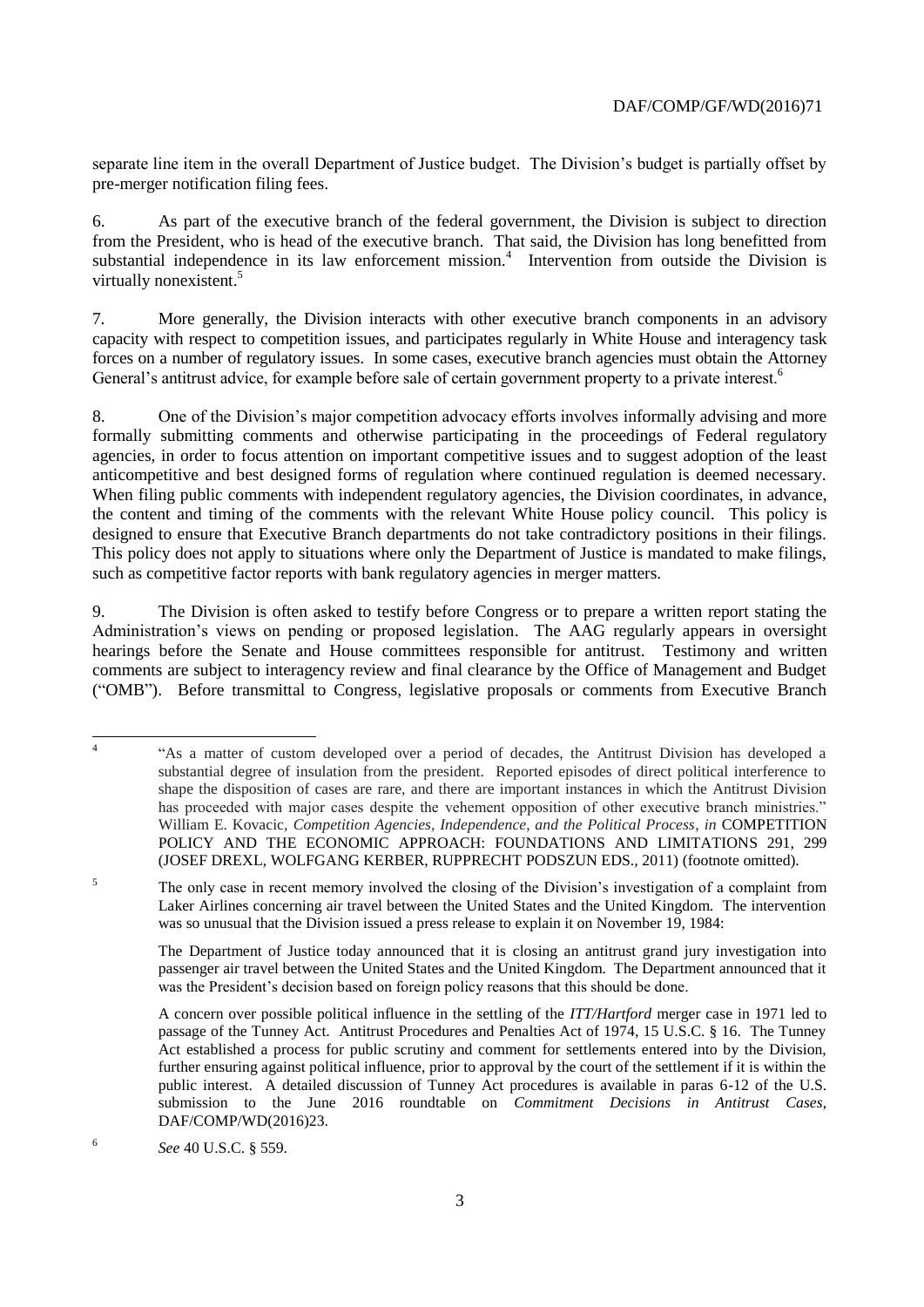# DAF/COMP/GF/WD(2016)71

agencies, including testimony and written reports, are reviewed and cleared by OMB. The Division participates in OMB's interagency clearance process in both an originating and reviewing capacity.

10. The AAG has authority to hire Deputy Assistant Attorney Generals ("DAAGs") and counsel to assist the AAG. Historically, the DAAG in charge of criminal matters, most counsel, and the vast majority of Division staff are federal civil servants with full protection of the federal civil service system. Hiring, compensation, promotion, and other personnel matters are all subject to standard federal government personnel rules.

### **2. The Federal Trade Commission**

11. The FTC is an independent agency with a dual mission to protect consumers and promote competition. It is led by five Commissioners, who are nominated by the President and confirmed by the Senate. No more than three Commissioners can be members of the same political party. Commissioners are appointed to staggered seven-year terms and may be reappointed. Because the President is elected for a four-year term, Commissioners' terms extend across presidential terms. Commissioners can be removed only for inefficiency, neglect of duty, or malfeasance in office, which has never happened.<sup>7</sup>

12. The President chooses a Chair from among the Commissioners. The election of a new President (regardless of the new President's party affiliation) almost always leads to the appointment of a new Chair. If the President changes the Chair, the previous Chair can continue to serve out his or her term as a Commissioner. The Chair directs the work of the staff and appoints the heads of the major operating units, and therefore has significant influence in setting agency priorities and in the case selection process. The full Commission, however, must vote to approve the use of compulsory process, to initiate a law enforcement proceeding, to approve negotiated settlements, and to issue a final decision in any administrative appeal of an initial decision by an FTC Administrative Law Judge ("ALJ"), who is an independent decisionmaker. Throughout the government, ALJs are subject to specific statutory and regulatory requirements intended to preserve the independence of the ALJ when performing certain functions.

13. The FTC's budget is determined through a multistep process: the agency makes a request to the President, the President proposes a budget to Congress, Congress passes a law appropriating funds, and the President signs it (or vetoes it, and Congress may override the veto if there are enough votes, or enact a revised bill). The FTC's funding is partially offset by fees from pre-merger notification filings and Do-Not-Call registry access.

14. Final agency decisions are subject to review by the independent federal judiciary.<sup>8</sup> Neither the President nor Congress has the authority to make or change any specific agency decision, except that Congress and President (or Congress alone if there are enough votes to override a presidential veto) can enact a statute that overturns or supersedes certain agency actions prospectively, or denies appropriations for a particular matter.<sup>9</sup> Instances of direct political intervention to shape the disposition of FTC

<sup>-&</sup>lt;br>7 President Franklin Roosevelt sought to remove a Commissioner in the 1930s but was rebuffed by the U.S. Supreme Court. *Humphrey's Executor v. United States*, 295 U.S. 602 (1935). No President has tried it since.

<sup>8</sup> When the Commission decides cases administratively, the decisions are subject to appellate review in federal court. In some instances (typically mergers), the FTC staff litigating the case will seek preliminary injunctive relief in federal court in addition to litigating within the FTC's administrative system. In these situations, both the court's decision on preliminary injunctive relief and the Commission's administrative decision are subject to review by the appellate courts.

<sup>9</sup> For example, Congress has on rare occasions passed legislation (1) overturning FTC decisions finding specific practices to be anticompetitive or (2) prohibiting the FTC from using appropriated funds to bring specific types of antitrust cases. This has not occurred since 1985.